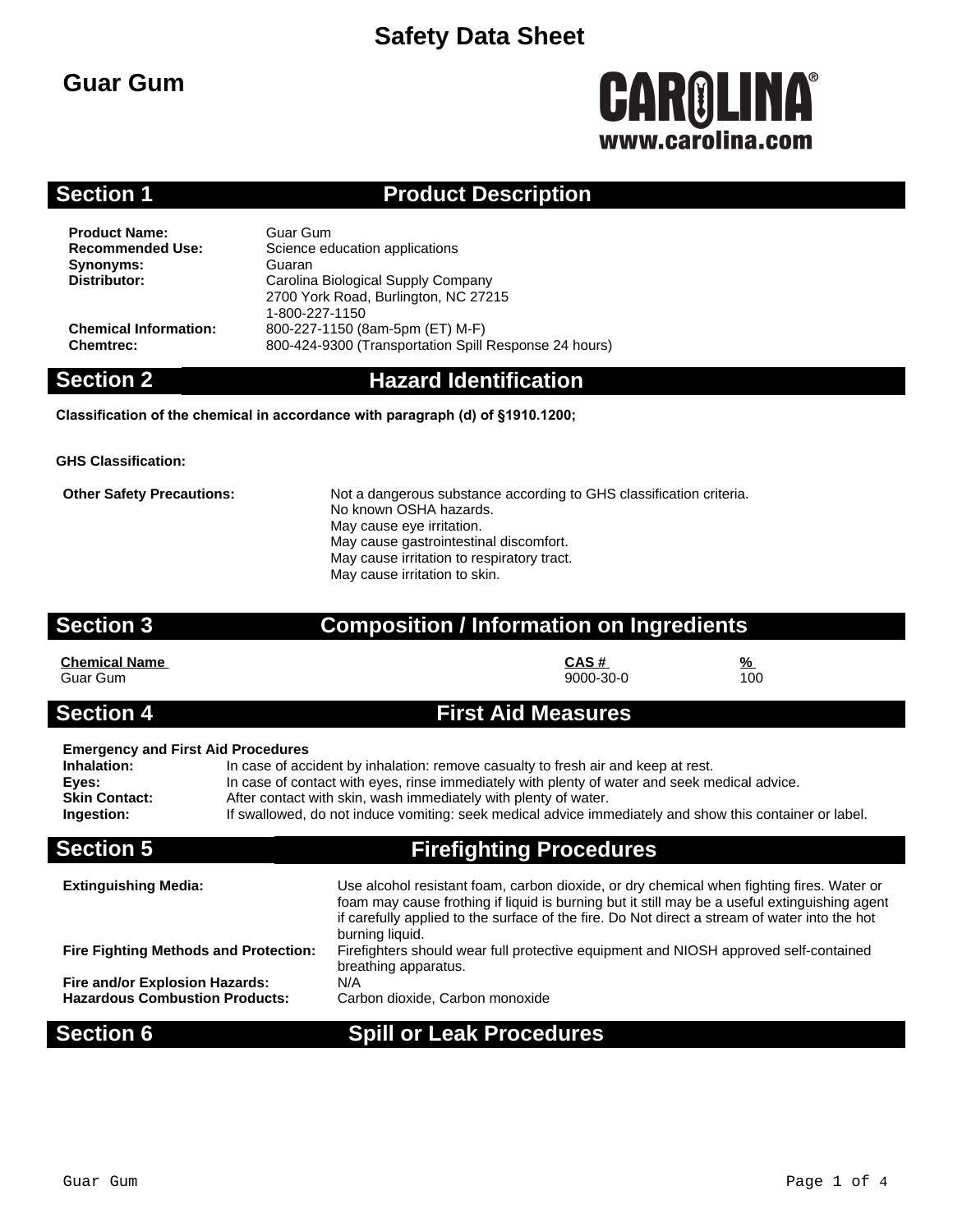**Steps to Take in Case Material Is Released or Spilled:**

Exposure to the spilled material may be irritating or harmful. Follow personal protective equipment recommendations found in Section 8 of this SDS. Additional precautions may be necessary based on special circumstances created by the spill including; the material spilled, the quantity of the spill, the area in which the spill occurred. Also consider the expertise of employees in the area responding to the spill. Avoid the generation of dusts during clean-up. Avoid creating dusts. Cover material with absorbent and moisten and collect for disposal. Avoid creating and inhaling dust.

Prevent the spread of any spill to minimize harm to human health and the environment if safe to do so. Wear complete and proper personal protective equipment following the recommendation of Section 8 at a minimum. Dike with suitable absorbent material like granulated clay. Gather and store in a sealed container pending a waste disposal evaluation. Do not allow the spilled product to enter public drainage system or open waterways. Contain the discharged material.

## **Section 7 Handling and Storage**

Handling: Keep container tightly closed in a cool, well-ventilated place. Storage: Keep container tightly closed in a cool, well-ventilated place. **Storage Code:** Green - general chemical storage

| <b>Section 8</b>                            | <b>Protection Information</b>                                                                                                                                             |                                                                                         |                 |        |
|---------------------------------------------|---------------------------------------------------------------------------------------------------------------------------------------------------------------------------|-----------------------------------------------------------------------------------------|-----------------|--------|
|                                             | <b>ACGIH</b>                                                                                                                                                              |                                                                                         | <b>OSHA PEL</b> |        |
| <b>Chemical Name</b>                        | <u>(TWA)</u>                                                                                                                                                              | (STEL)                                                                                  | <u>(TWA)</u>    | (STEL) |
| No data available                           | N/A                                                                                                                                                                       | N/A                                                                                     | N/A             | N/A    |
| <b>Control Parameters</b>                   |                                                                                                                                                                           |                                                                                         |                 |        |
| <b>Engineering Measures:</b>                | No exposure limits exist for the constituents of this product. General room ventilation<br>might be required to maintain operator comfort under normal conditions of use. |                                                                                         |                 |        |
| <b>Personal Protective Equipment (PPE):</b> | Lab coat, apron, eye wash, safety shower.                                                                                                                                 |                                                                                         |                 |        |
| <b>Respiratory Protection:</b>              |                                                                                                                                                                           | No respiratory protection required under normal conditions of use. Respiratory          |                 |        |
|                                             |                                                                                                                                                                           | protection may be required in addition to ventilation depending upon conditions of use. |                 |        |
| <b>Eye Protection:</b>                      |                                                                                                                                                                           | Wear chemical splash goggles when handling this product. Have an eye wash station       |                 |        |
|                                             | available.                                                                                                                                                                |                                                                                         |                 |        |
| <b>Skin Protection:</b>                     | Avoid skin contact by wearing chemically resistant gloves, an apron and other protective                                                                                  |                                                                                         |                 |        |
|                                             |                                                                                                                                                                           | equipment depending upon conditions of use. Inspect gloves for chemical break-through   |                 |        |
|                                             |                                                                                                                                                                           | and replace at regular intervals. Clean protective equipment regularly. Wash hands and  |                 |        |
|                                             |                                                                                                                                                                           | other exposed areas with mild soap and water before eating, drinking, and when leaving  |                 |        |
|                                             | work.                                                                                                                                                                     |                                                                                         |                 |        |
| Gloves:                                     | Nitrile                                                                                                                                                                   |                                                                                         |                 |        |
|                                             |                                                                                                                                                                           |                                                                                         |                 |        |

**Formula:** N/A **Vapor Pressure:** N/A **Molecular Weight:** N/A **Evaporation Rate (BuAc=1):** N/A **Appearance:** Powder **Vapor Density (Air=1):** N/A **Odor:** No data available **Specific Gravity:** 1.3 **Odor Threshold:** No data available **Solubility in Water:** Soluble pH: No data available pH: No data available pH: No data available **Flash Point:** No data available **Viscosity:** No data available **Flammable Limits in Air:** N/A N/A **Percent Volatile by Volume:** N/A

## **Section 9 Physical Data**

**pH:** No data available **Log Pow (calculated):** No data available **Melting Point:** No data available **Autoignition Temperature:** No data available **Boiling Point:** No data available **Boiling Point:** No data available **Decomposition Temperature:** No data available

## **Section 10 Reactivity Data**

**Reactivity:** No data available<br> **Chemical Stability:** No data available<br>
Stable under norr **Conditions to Avoid:** None known. **Incompatible Materials:** Strong oxidizing agents **Hazardous Polymerization:** Will not occur

Stable under normal conditions.

**Section 11 Toxicity Data**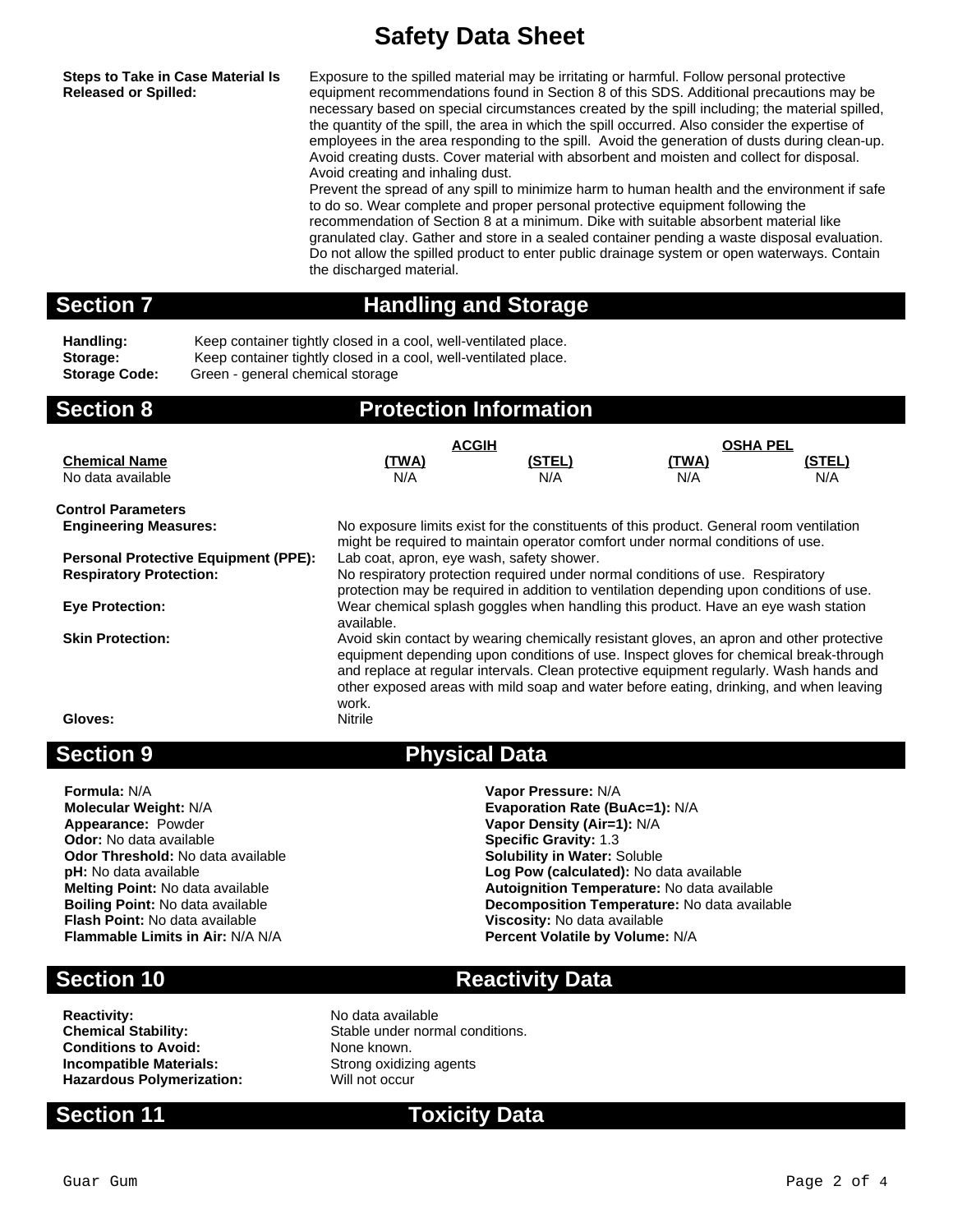| <b>Routes of Entry</b><br><b>Symptoms (Acute):</b><br><b>Delayed Effects:</b>                                                                                                    | Inhalation and ingestion.<br>Respiratory disorders<br>No data available                                                                                                                                                                                   |                                                                                        |                                          |                                                                              |                    |                                          |
|----------------------------------------------------------------------------------------------------------------------------------------------------------------------------------|-----------------------------------------------------------------------------------------------------------------------------------------------------------------------------------------------------------------------------------------------------------|----------------------------------------------------------------------------------------|------------------------------------------|------------------------------------------------------------------------------|--------------------|------------------------------------------|
| <b>Acute Toxicity:</b><br><b>Chemical Name</b><br>Guar Gum                                                                                                                       |                                                                                                                                                                                                                                                           | <b>CAS Number</b><br>9000-30-0                                                         | Oral LD50<br>Oral LD50 Rat<br>6770 mg/kg | Not determined                                                               | <b>Dermal LD50</b> | <b>Inhalation LC50</b><br>Not determined |
| Carcinogenicity:<br><b>Chemical Name</b><br>No data available                                                                                                                    |                                                                                                                                                                                                                                                           | <b>CAS Number</b><br>9000-30-0                                                         | <b>IARC</b><br>Not listed                | Not listed                                                                   | <b>NTP</b>         | <b>OSHA</b><br>Not listed                |
| <b>Chronic Effects:</b><br><b>Mutagenicity:</b><br>Teratogenicity:<br><b>Sensitization:</b><br><b>Reproductive:</b><br><b>Target Organ Effects:</b><br>Acute:<br><b>Chronic:</b> | No evidence of a mutagenic effect.<br>No evidence of a teratogenic effect (birth defect).<br>No evidence of a sensitization effect.<br>No evidence of negative reproductive effects.<br>See Section 2<br>Not listed as a carcinogen by IARC, NTP or OSHA. |                                                                                        |                                          |                                                                              |                    |                                          |
| <b>Section 12</b>                                                                                                                                                                |                                                                                                                                                                                                                                                           |                                                                                        | <b>Ecological Data</b>                   |                                                                              |                    |                                          |
| Overview:<br><b>Mobility:</b><br>Persistence:<br><b>Bioaccumulation:</b><br>Degradability:<br><b>Other Adverse Effects:</b>                                                      | This material is not expected to be harmful to the ecology. Keep out of waterways.<br>No data<br>No data<br>No data<br>No data<br>No data                                                                                                                 |                                                                                        |                                          |                                                                              |                    |                                          |
| <b>Chemical Name</b><br>N/A                                                                                                                                                      |                                                                                                                                                                                                                                                           | <b>CAS Number</b><br>9000-30-0                                                         | <b>Eco Toxicity</b>                      |                                                                              |                    |                                          |
| <b>Section 13</b>                                                                                                                                                                |                                                                                                                                                                                                                                                           |                                                                                        | <b>Disposal Information</b>              |                                                                              |                    |                                          |
| <b>Disposal Methods:</b>                                                                                                                                                         |                                                                                                                                                                                                                                                           | Dispose in accordance with all applicable Federal, State and Local regulations. Always |                                          |                                                                              |                    |                                          |
| <b>Waste Disposal Code(s):</b>                                                                                                                                                   |                                                                                                                                                                                                                                                           | contact a permitted waste disposer (TSD) to assure compliance.<br>Not Determined       |                                          |                                                                              |                    |                                          |
| <b>Section 14</b>                                                                                                                                                                |                                                                                                                                                                                                                                                           |                                                                                        | <b>Transport Information</b>             |                                                                              |                    |                                          |
| <b>Ground - DOT Proper Shipping Name:</b><br>Non-regulated                                                                                                                       |                                                                                                                                                                                                                                                           |                                                                                        |                                          | Air - IATA Proper Shipping Name:<br>Not regulated for air transport by IATA. |                    |                                          |
| <b>Section 15</b>                                                                                                                                                                |                                                                                                                                                                                                                                                           |                                                                                        | <b>Regulatory Information</b>            |                                                                              |                    |                                          |
| <b>TSCA Status:</b>                                                                                                                                                              |                                                                                                                                                                                                                                                           | All components in this product are on the TSCA Inventory.                              |                                          |                                                                              |                    |                                          |
| <b>Chemical Name</b>                                                                                                                                                             | <b>CAS</b><br><b>Number</b>                                                                                                                                                                                                                               | § 313 Name                                                                             | § 304 RQ                                 | <b>CERCLA RQ</b>                                                             | § 302 TPQ          | CAA 112(2)<br>TQ                         |
| No data available                                                                                                                                                                | 9000-30-0                                                                                                                                                                                                                                                 | No.                                                                                    | No.                                      | No.                                                                          | No.                | No                                       |
| <b>Section 16</b>                                                                                                                                                                |                                                                                                                                                                                                                                                           |                                                                                        | <b>Additional Information</b>            |                                                                              |                    |                                          |

**Revised: 10/13/2015 Replaces: 09/09/2015 Printed: 10-29-2015**

The information provided in this (Material) Safety Data Sheet represents a compilation of data drawn directly from various sources available to us. Carolina Biological Supply makes no representation or guarantee as to the suitability of this information to a particular application of the substance covered in the (Material) Safety Data Sheet.

### **Glossary**